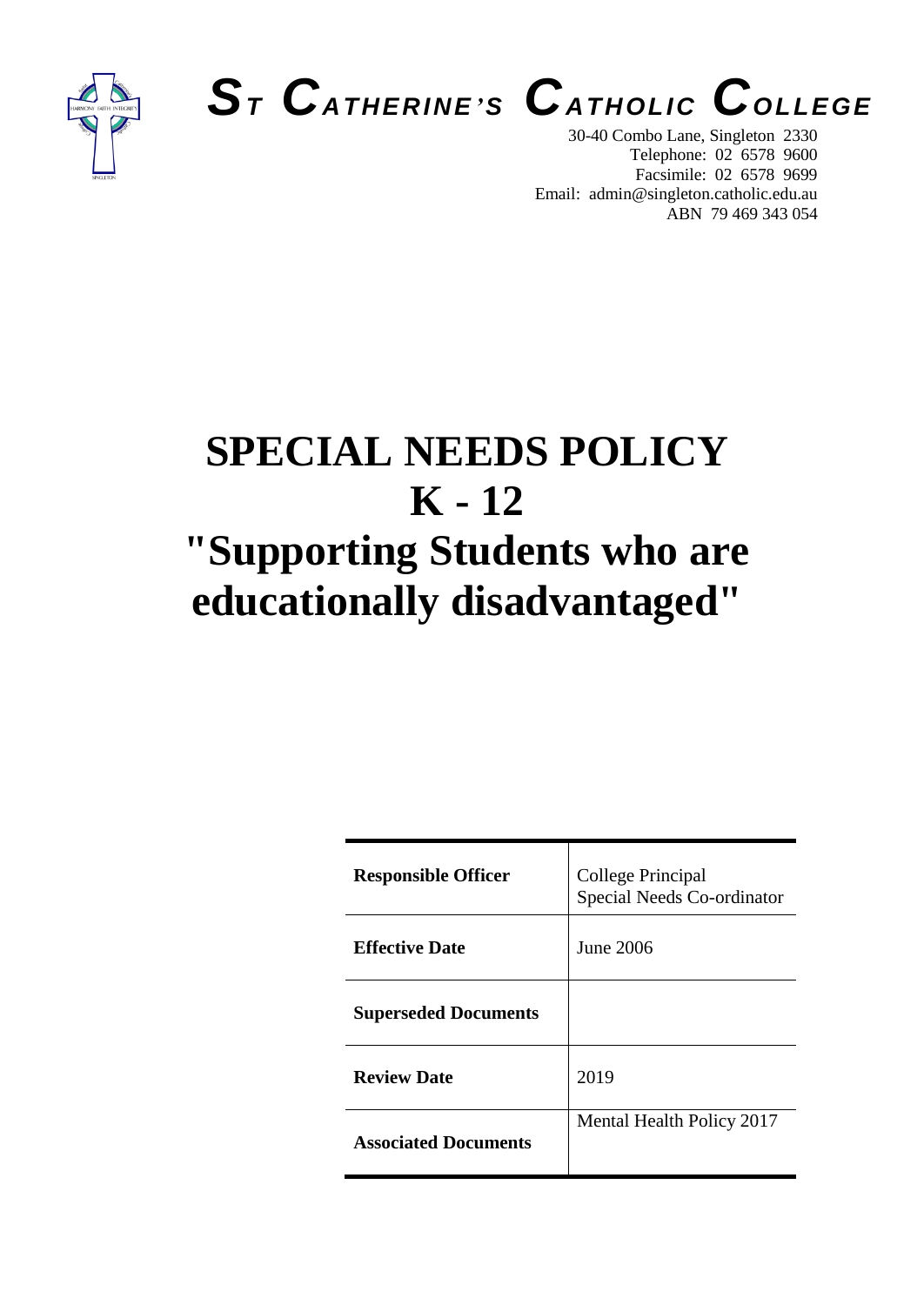# **SPECIAL NEEDS POLICY K - 12**

### **RATIONALE:**

All students at St Catherine's Catholic College have a right to an education that is appropriate to their needs. All children can learn and make progress and it is the schools' responsibility to ensure that successful learning occurs for all students including those with special educational needs. Special needs students may require an individualised education program and additional resources for successful learning to occur.

St Catherine's Catholic College recognises its responsibility for meeting the educational needs of all students and strives to be a school that is truly inclusive. St Catherine's Catholic College recognises the individuality and dignity of each young person and fosters the development of each one's unique potential. St Catherine's Catholic College strives to provide effective teaching/learning experiences, in all fields of endeavour, for all students to whom we offer enrolment.

#### **AIMS:**

In the area of Special Needs, St Catherine's Catholic College aims to:

- aide students to realise their individual potential in all areas of their school lives
- ensure that all students with special needs are identified each year, and as a continuum should be monitored and assisted as needed during their K - 12 journey at St Catherine's Catholic College
- ensure teachers, with specialty assistance, plan appropriate programs for students with special needs
- develop resources for special needs students and ensure that staff are familiar with them and have easy access to them
- ensure that the educational needs of special needs students are addressed.
- assist with Transition of students with Special Needs into and through the College

## **IMPLEMENTATION:**

St Catherine's Catholic College shall strive to create an inclusive school community by:

- ensuring that all students have equal opportunity with the educational process
- creating an active Teaching Learning Team (TLT)
- having a workable Special Needs Plan
- encouraging staff to seek and to participate in relevant professional development opportunities
- establishing school based programs, processes and strategies for students with special needs (eg the Parent Assisted Leaving Programs)